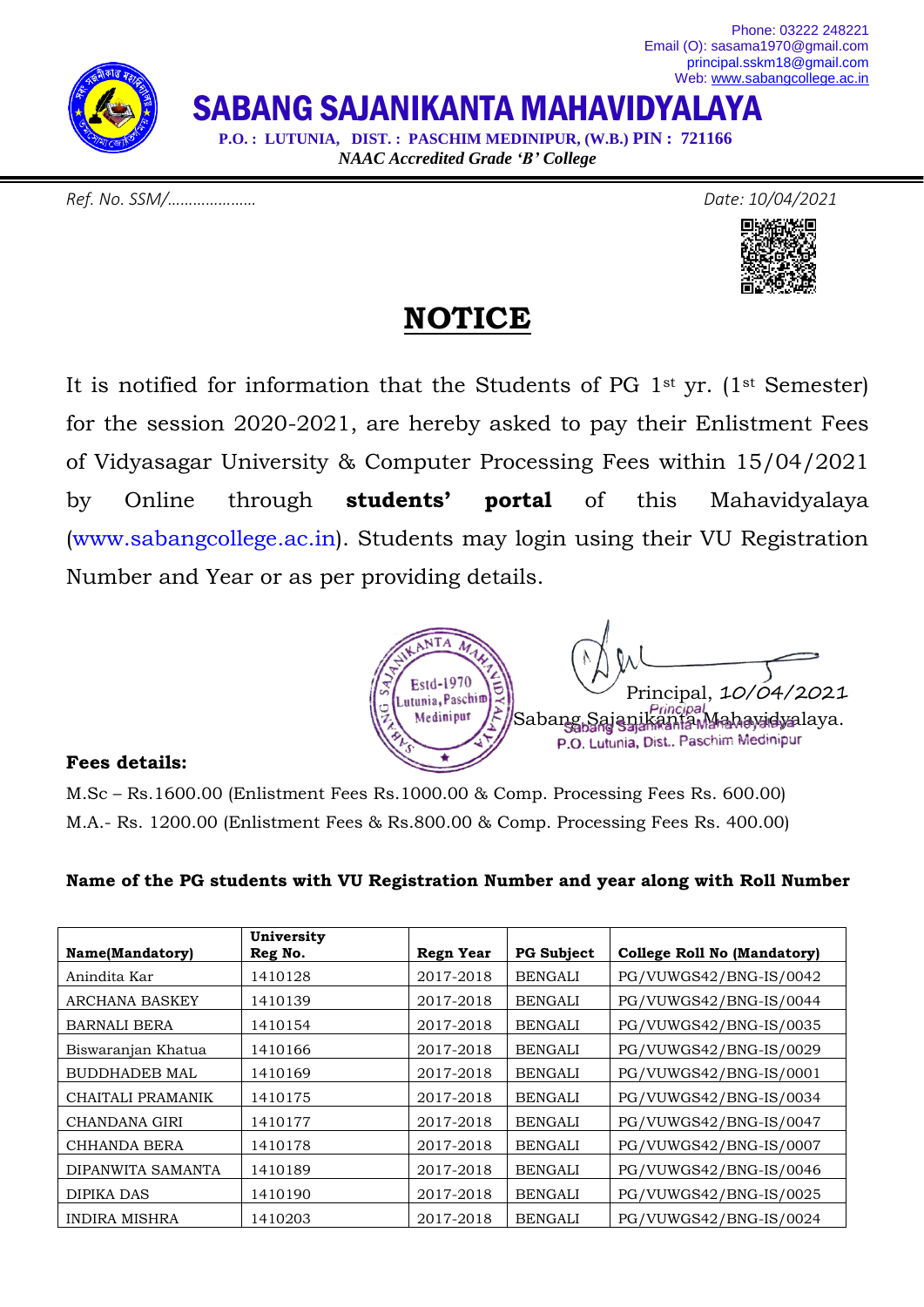

## SABANG SAJANIKANTA MAHAVIDYALAYA

 **P.O. : LUTUNIA, DIST. : PASCHIMMEDINIPUR, (W.B.) PIN : 721166** 

*NAAC Accredited Grade 'B' College*



|                          | University       | <b>Consumers</b> |                   |                                    |
|--------------------------|------------------|------------------|-------------------|------------------------------------|
| Name(Mandatory)          | Reg No.          | <b>Regn Year</b> | <b>PG Subject</b> | <b>College Roll No (Mandatory)</b> |
| <b>JINIA ADAK</b>        | 1300244          | 2017-2018        | <b>BENGALI</b>    | PG/VUWGS42/BNG-IS/0041             |
| KARTICK SASMAL           | 1410221          | 2017-2018        | <b>BENGALI</b>    | PG/VUWGS42/BNG-IS/0039             |
| <b>KRISHNA BHUNIA</b>    | 1410227          | 2017-2018        | <b>BENGALI</b>    | PG/VUWGS42/BNG-IS/0003             |
| KRISHNA SHIT             | 1390671          | 2017-2018        | <b>BENGALI</b>    | PG/VUWGS42/BNG-IS/0038             |
| LABONI MEIKAP            | 1410234          | 2017-2018        | <b>BENGALI</b>    | PG/VUWGS42/BNG-IS/0019             |
| LUBIN HANSDA             | 1190345          | 2017-2018        | <b>BENGALI</b>    | PG/VUWGS42/BNG-IS/0013             |
| MADHUMITA DAS            | 1410237          | 2017-2018        | <b>BENGALI</b>    | PG/VUWGS42/BNG-IS/0002             |
| MADHUMITA MAITI MALAKAR  | 1410238          | 2017-2018        | <b>BENGALI</b>    | PG/VUWGS42/BNG-IS/0021             |
| MADHUMITA MANNA          | 1410240          | 2017-2018        | <b>BENGALI</b>    | PG/VUWGS42/BNG-IS/0028             |
| <b>MAMATA DAS</b>        | 1410246          | 2017-2018        | <b>BENGALI</b>    | PG/VUWGS42/BNG-IS/0023             |
| MAMATA SAMANTA           | 1140054          | 2017-2018        | <b>BENGALI</b>    | PG/VUWGS42/BNG-IS/0011             |
| <b>MITALI BARMAN</b>     | 1410261          | 2017-2018        | <b>BENGALI</b>    | PG/VUWGS42/BNG-IS/0036             |
| <b>MITALI MAITY</b>      | 1410262          | 2017-2018        | <b>BENGALI</b>    | PG/VUWGS42/BNG-IS/0026             |
| MOUMITA DAS              | 1410268          | 2017-2018        | <b>BENGALI</b>    | PG/VUWGS42/BNG-IS/0027             |
| <b>MOUMITA DOLAI</b>     | 1580030          | 2017-2018        | <b>BENGALI</b>    | PG/VUWGS42/BNG-IS/0049             |
| Nandita sing             | 1410278          | 2017-2018        | <b>BENGALI</b>    | PG/VUWGS42/BNG-IS/0030             |
| NIBEDITA HATI            | 1350266          | 2017-2018        | <b>BENGALI</b>    | PG/VUWGS42/BNG-IS/0043             |
| NIRUPAMA MANNA           | 1410283          | 2017-2018        | <b>BENGALI</b>    | PG/VUWGS42/BNG-IS/0006             |
| PRATIMA ROY              | 1410307          | 2017-2018        | <b>BENGALI</b>    | PG/VUWGS42/BNG-IS/0012             |
| PRIYANKA GHORAI          | 1410316          | 2017-2018        | <b>BENGALI</b>    | PG/VUWGS42/BNG-IS/0018             |
| PUJA SANTRA              | 1410320          | 2017-2018        | <b>BENGALI</b>    | PG/VUWGS42/BNG-IS/0020             |
| RAKHI PATRA              | 1140076          | 2017-2018        | <b>BENGALI</b>    | PG/VUWGS42/BNG-IS/0008             |
| Rekha Samanta            | 1410327          | 2017-2018        | <b>BENGALI</b>    | PG/VUWGS42/BNG-IS/0004             |
| <b>SAHANA KHATUN</b>     | 1410340          | 2017-2018        | <b>BENGALI</b>    | PG/VUWGS42/BNG-IS/0009             |
| <b>SAIKAT MUNDA</b>      | 1410341          | 2017-2018        | <b>BENGALI</b>    | PG/VUWGS42/BNG-IS/0037             |
| SHRABONI MONDAL          | 1580053          | 2017-2018        | <b>BENGALI</b>    | PG/VUWGS42/BNG-IS/0048             |
| <b>SK SAKIR ALI</b>      | 1410371          | 2017-2018        | <b>BENGALI</b>    | PG/VUWGS42/BNG-IS/0040             |
| <b>SOMA MAITY</b>        | 1410379          | 2017-2018        | <b>BENGALI</b>    | PG/VUWGS42/BNG-IS/0016             |
| SUPARNA BERA             | 1410431          | 2017-2018        | <b>BENGALI</b>    | PG/VUWGS42/BNG-IS/0010             |
| <b>SUPRIA DE</b>         | 1410433          | 2017-2018        | <b>BENGALI</b>    | PG/VUWGS42/BNG-IS/0014             |
| <b>SUSMITA ROUT</b>      | 1410443          | 2017-2018        | <b>BENGALI</b>    | PG/VUWGS42/BNG-IS/0022             |
| Asutosh Das              | 1411123          | 2016-2017        | Botany            | PG/VUWGS42/BOT-IS/0002             |
| <b>BUDDHADEV PRADHAN</b> | 1410012          | 2017-2018        | Botany            | PG/VUWGS42/BOT-IS/0008             |
| KALYAN SAMANTA           | 1020072          | 2017-2018        | Botany            | PG/VUWGS42/BOT-IS/0013             |
| NANDINI PAL              | 5631221083416    | 2017-2018        | Botany            | PG/VUWGS42/BOT-IS/0014             |
| PRITHA MANNA             | 444-1221-1929-16 | 2016-2017        | Botany            | PG/VUWGS42/BOT-IS/0015             |
| PRIYANKA PANDIT          | 444-1221-1609-16 | 2016-2017        | Botany            | PG/VUWGS42/BOT-IS/0010             |
| RANITA MAITI             | 1530146          | 2017-2018        | Botany            | PG/VUWGS42/BOT-IS/0005             |
| RIMPA MANNA              | 425-1221-0249-16 | 2016-2017        | Botany            | PG/VUWGS42/BOT-IS/0011             |
| Riyasree Makar           | 425-1221-6693-15 | 2015-2016        | Botany            | PG/VUWGS42/BOT-IS/0017             |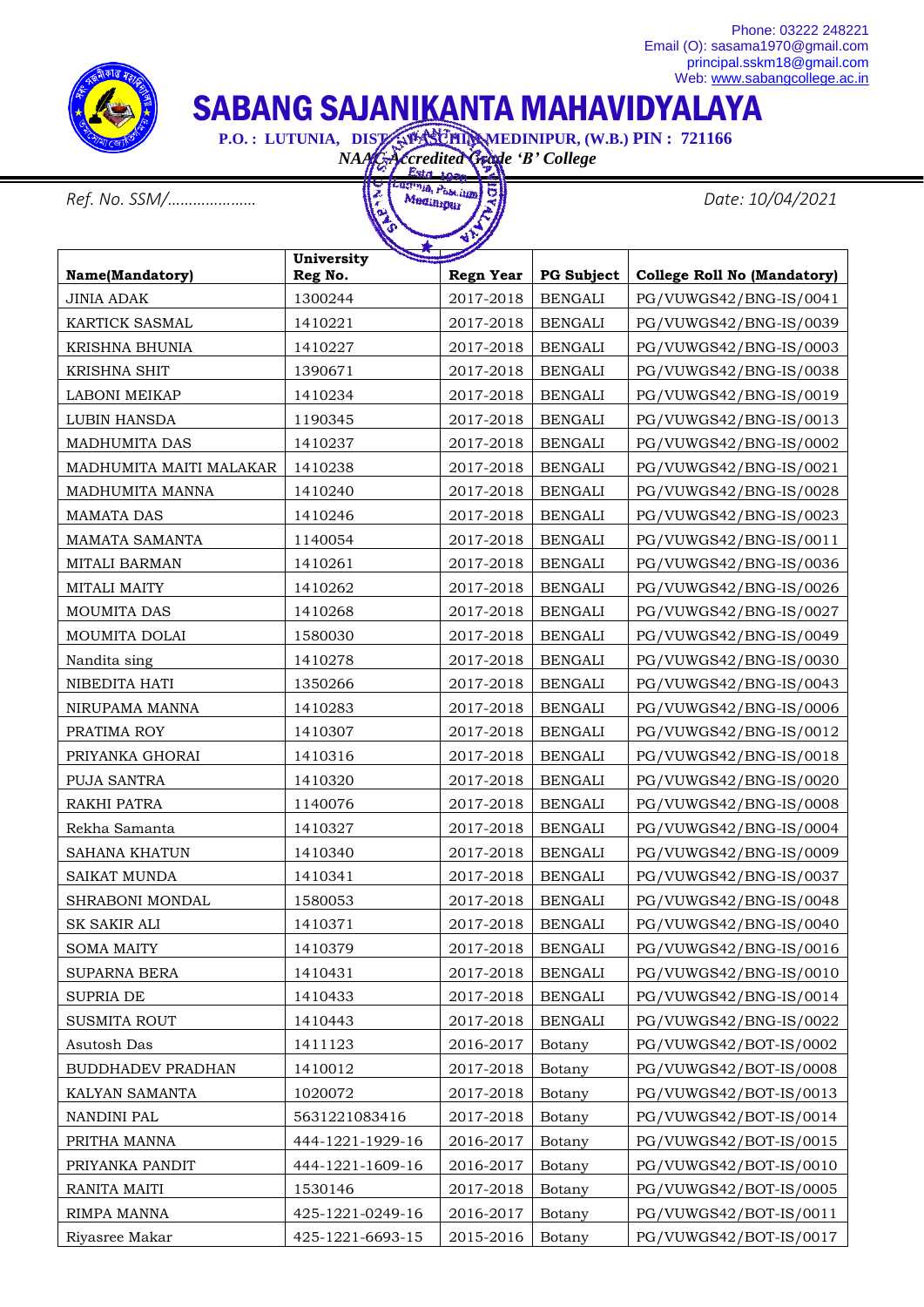

# SABANG SAJAMIKANTA MAHAVIDYALAYA

 **P.O. : LUTUNIA, PIST<sub>ESto</sub>PASCHEN MEDINIPUR, (W.B.) PIN : 721166** *NAAC Accredited Grade 'B' College*

*Ref. No. SSM/………………… Date: 10/04/2021*

|                          | University       |                  |                   |                                    |
|--------------------------|------------------|------------------|-------------------|------------------------------------|
| Name(Mandatory)          | Reg No.          | <b>Regn Year</b> | <b>PG Subject</b> | <b>College Roll No (Mandatory)</b> |
| SANDIP CHAULYA           | 1410062          | 2017-2018        | Botany            | PG/VUWGS42/BOT-IS/0009             |
| <b>SANTOSH SHIT</b>      | 1360333          | 2017-2018        | Botany            | PG/VUWGS42/BOT-IS/0003             |
| SATINATH GHORAI          | 1410067          | 2017-2018        | Botany            | PG/VUWGS42/BOT-IS/0006             |
| <b>SHYAMSUNDAR MAITY</b> | 1530197          | 2017-2018        | Botany            | PG/VUWGS42/BOT-IS/0004             |
| <b>SOURAV DHARA</b>      | 1410080          | 2017-2018        | Botany            | PG/VUWGS42/BOT-IS/0007             |
| <b>SUBIRLAL JANA</b>     | 1010242          | 2017-2018        | Botany            | PG/VUWGS42/BOT-IS/0001             |
| <b>SUPRIYA JANA</b>      | 1410095          | 2017-2018        | Botany            | PG/VUWGS42/BOT-IS/0016             |
| <b>BISWAJIT ADHIKARI</b> | 281340           | 2015-2016        | Chemistry         | PG/VUWGS42/CEM-IS/0001             |
| Chandranath chakraborti  | 411402           | 2015-2016        | Chemistry         | PG/VUWGS42/CEM-IS/0002             |
| DEBASISH ACHAR           | 425-1114-0126-17 | 2018-2019        | Chemistry         | PG/VUWGS42/CEM-IS/0012             |
| <b>GOPAL KHELARI</b>     | 1060020          | 2017-2018        | Chemistry         | PG/VUWGS42/CEM-IS/0005             |
| <b>GOPAL MANNA</b>       | 1061697          | 2016-2017        | Chemistry         | PG/VUWGS42/CEM-IS/0004             |
| KAUSTUV SAMANTA          | 201701014457     | 2017-2018        | Chemistry         | PG/VUWGS42/CEM-IS/0030             |
| Kousik Samanta           | 1550041          | 2017-2018        | Chemistry         | PG/VUWGS42/CEM-IS/0026             |
| LAYEK MASIAR RAHAMAN     | 201601058770     | 2016-2017        | Chemistry         | PG/VUWGS42/CEM-IS/0027             |
| Munki Barik              | 201701014468     | 2017-2018        | Chemistry         | PG/VUWGS42/CEM-IS/0006             |
| <b>NABAB BHUNIA</b>      | 220819           | 2015-2016        | Chemistry         | PG/VUWGS42/CEM-IS/0013             |
| NAYAN DUTTA              | 201701014471     | 2017-2018        | Chemistry         | PG/VUWGS42/CEM-IS/0017             |
| PAYEL DUTTA              | 201601011197     | 2016-2017        | Chemistry         | PG/VUWGS42/CEM-IS/0029             |
| RABISANKAR BHUNIA        | 0216230220021623 | 2015-2016        | Chemistry         | PG/VUWGS42/CEM-IS/0011             |
| RAJNIN SULTANA           | 200664           | 2015-2016        | Chemistry         | PG/VUWGS42/CEM-IS/0021             |
| Ritu Raj Hazra           | 201601015001     | 2016-2017        | Chemistry         | PG/VUWGS42/CEM-IS/0028             |
| RIYA KARMAKAR            | 061781           | 2015-2016        | Chemistry         | PG/VUWGS42/CEM-IS/0020             |
| SAHELI CHOWDHURY         | 200672           | 2015-2016        | Chemistry         | PG/VUWGS42/CEM-IS/0022             |
| SAYANTAN MAHATA          | 1190146          | 2017-2018        | Chemistry         | PG/VUWGS42/CEM-IS/0025             |
| <b>SIKHA PRAMANIK</b>    | 281414           | 2015-2016        | Chemistry         | PG/VUWGS42/CEM-IS/0016             |
| <b>SOMA PAUL</b>         | 411764           | 2015-2016        | Chemistry         | PG/VUWGS42/CEM-IS/0010             |
| SRIJAN CHAKRABORTY       | 201601058841     | 2016-2017        | Chemistry         | PG/VUWGS42/CEM-IS/0003             |
| Subhasis das             | 1570124          | 2017-2018        | Chemistry         | PG/VUWGS42/CEM-IS/0015             |
| <b>SUKANTA MAL</b>       | 1550134          | 2017-2018        | Chemistry         | PG/VUWGS42/CEM-IS/0023             |
| SWARUPANANDA MAITY       | 220908           | 2015-2016        | Chemistry         | PG/VUWGS42/CEM-IS/0014             |
| ARPITA SAHOO             | 1410144          | 2017-2018        | English           | PG/VUWGS42/ENG-IS/0004             |
| Ashis pal                | 1410145          | 2017-2018        | English           | PG/VUWGS42/ENG-IS/0007             |
| ASHIS SASMAL             | 1460099          | 2017-2018        | English           | PG/VUWGS42/ENG-IS/0006             |
| LOPAMUDRA DOLAI          | 280131           | 2015-2016        | English           | PG/VUWGS42/ENG-IS/0012             |
| MOHUA PRADHAN            | 1410141          | 2016-2017        | English           | PG/VUWGS42/ENG-IS/0009             |
| SAYANI PAHARI            | 1080472          | 2017-2018        | English           | PG/VUWGS42/ENG-IS/0008             |
| SHRABANTI PATRA          | 1410366          | 2017-2018        | English           | PG/VUWGS42/ENG-IS/0003             |
| Shreya Maity             | 1410367          | 2017-2018        | English           | PG/VUWGS42/ENG-IS/0015             |
| SOMA ADDHYA              | 1410374          | 2017-2018        | English           | PG/VUWGS42/ENG-IS/0010             |
| SOMASRI BARMAN           | 14140382         | 2017-2018        | English           | PG/VUWGS42/ENG-IS/0001             |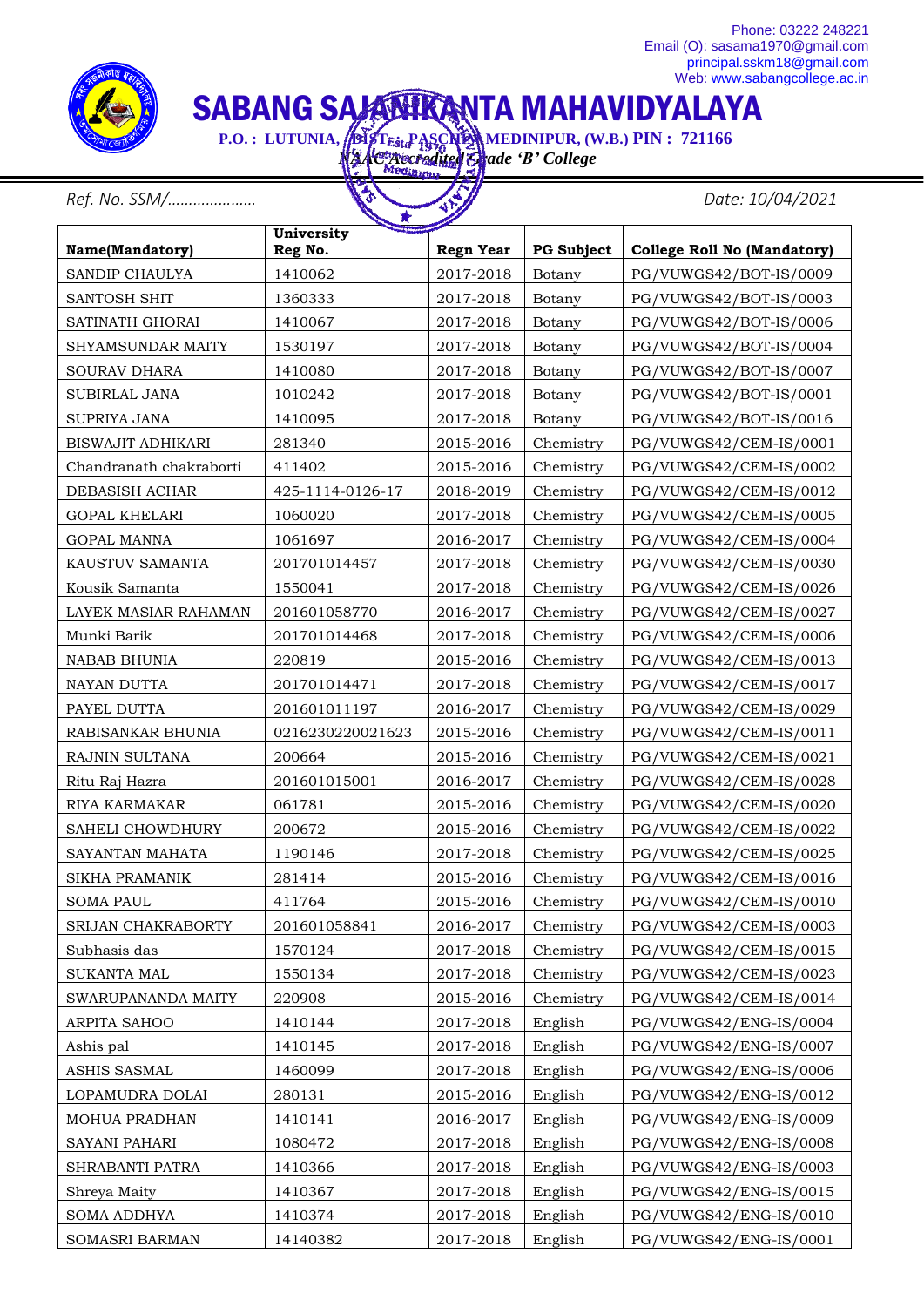

# SABANG SAJANIKANTA MAHAVIDYALAYA

 **P.O. : LUTUNIA, ALST. : PASCHIM MEDINIPUR, (W.B.) PIN : 721166** 

*NAAC Accredited Grade 'B' College* Harpur

*Ref. No. SSM/………………… Date: 10/04/2021*

| v.<br><b>Alist</b>     |                       |                  |                   |                                    |  |
|------------------------|-----------------------|------------------|-------------------|------------------------------------|--|
| Name(Mandatory)        | University<br>Reg No. | <b>Regn Year</b> | <b>PG Subject</b> | <b>College Roll No (Mandatory)</b> |  |
| <b>SOUMI SHEE</b>      | 1380692               | 2017-2018        | English           | PG/VUWGS42/ENG-IS/0014             |  |
| <b>SUJATA BERA</b>     | 1570352               | 2016-2017        | English           | PG/VUWGS42/ENG-IS/0013             |  |
| <b>SUSANTA PAUL</b>    | 1331247               | 2017-2018        | English           | PG/VUWGS42/ENG-IS/0011             |  |
| SUVRANWITA BHUNIA      | 1331264               | 2018-2019        | English           | PG/VUWGS42/ENG-IS/0005             |  |
| Swastika Samanta       | 16180312              | 2016-2017        | English           | PG/VUWGS42/ENG-IS/0002             |  |
| <b>ANIMESH DEY</b>     | 1350972               | 2016-2017        | Physics           | PG/VUWGS42/PHS-IS/0022             |  |
| ARINDAM BERA           | 1530022               | 2017-2018        | Physics           | PG/VUWGS42/PHS-IS/0020             |  |
| <b>BHARAT PAUL</b>     | 220792                | 2015-2016        | Physics           | PG/VUWGS42/PHS-IS/0011             |  |
| Biswajit Mandal        | 1330546               | 2017-2018        | Physics           | PG/VUWGS42/PHS-IS/0005             |  |
| CHANDRA SEKHAR GHOSH   | 1210056               | 2017-2018        | Physics           | PG/VUWGS42/PHS-IS/0009             |  |
| <b>JAYEETA MAITI</b>   | 1530067               | 2017-2018        | Physics           | PG/VUWGS42/PHS-IS/0006             |  |
| Joydeb Jana            | 1290044               | 2017-2018        | Physics           | PG/VUWGS42/PHS-IS/0019             |  |
| KOUSIK JANA            | 281358                | 2015-2016        | Physics           | PG/VUWGS42/PHS-IS/0013             |  |
| MAHAFUJUR RAHAMAN      | 115-1125-1374-16      | 2016-2017        | Physics           | PG/VUWGS42/PHS-IS/0012             |  |
| MD ASLAM SK            | 115-1121-6703-15      | 2016-2017        | Physics           | PG/VUWGS42/PHS-IS/0024             |  |
| MOUMITA KARAN          | 1410037               | 2017-2018        | Physics           | PG/VUWGS42/PHS-IS/0007             |  |
| Mousam Bera            | 1330553               | 2017-2018        | Physics           | PG/VUWGS42/PHS-IS/0017             |  |
| PABITRA GIRI           | 281374                | 2015-2016        | Physics           | PG/VUWGS42/PHS-IS/0015             |  |
| SATYABRATA GHOSH       | 1060057               | 2017-2018        | Physics           | PG/VUWGS42/PHS-IS/0001             |  |
| <b>SOUMEN BERA</b>     | 220870                | 2015-2016        | Physics           | PG/VUWGS42/PHS-IS/0023             |  |
| SUBHANKAR BENERJEE     | 1350088               | 2017-2018        | Physics           | PG/VUWGS42/PHS-IS/0014             |  |
| Suborna Ghorai         | 220987                | 2014-2015        | Physics           | PG/VUWGS42/PHS-IS/0016             |  |
| SUBRATA MONDAL         | 1510148               | 2017-2018        | Physics           | PG/VUWGS42/PHS-IS/0021             |  |
| <b>SUMANA RAUTH</b>    | 211-1221-1905-15      | 2015-2016        | Physics           | PG/VUWGS42/PHS-IS/0018             |  |
| <b>SUSOVAN DAS</b>     | 1060080               | 2017-2018        | Physics           | PG/VUWGS42/PHS-IS/0003             |  |
| Tanbeerul Alam         | 1701005032097         | 2016-2017        | Physics           | PG/VUWGS42/PHS-IS/0004             |  |
| UTTARAN SAHU           | 1330594               | 2017-2018        | Physics           | PG/VUWGS42/PHS-IS/0002             |  |
| ANAMIKA SASMAL         | 1570164               | 2017-2018        | Sanskrit          | PG/VUWGS42/SAN-IS/0003             |  |
| <b>BANANI ACHARYA</b>  | 1570197               | 2017-2018        | Sanskrit          | PG/VUWGS42/SAN-IS/0007             |  |
| <b>BHISMADEV NAYEK</b> | 1060131               | 2018-2019        | Sanskrit          | PG/VUWGS42/SAN-IS/0022             |  |
| <b>BISWAJIT JANA</b>   | 1570208               | 2017-2018        | Sanskrit          | PG/VUWGS42/SAN-IS/0016             |  |
| <b>BULTI GHORAI</b>    | 1410171               | 2017-2018        | Sanskrit          | PG/VUWGS42/SAN-IS/0012             |  |
| DIPIKA MAITY           | 1570228               | 2017-2018        | Sanskrit          | PG/VUWGS42/SAN-IS/0015             |  |
| KOYEL GHARA            | 1570249               | 2017-2018        | Sanskrit          | PG/VUWGS42/SAN-IS/0001             |  |
| KUNAMI SAREN           | 1410233               | 2017-2018        | Sanskrit          | PG/VUWGS42/SAN-IS/0009             |  |
| MADHUMITA MAITY        | 1350206               | 2017-2018        | Sanskrit          | PG/VUWGS42/SAN-IS/0019             |  |
| <b>MAMPI MAITY</b>     | 1410249               | 2017-2018        | Sanskrit          | PG/VUWGS42/SAN-IS/0027             |  |
| MITALI MANDAL          | 1410263               | 2017-2018        | Sanskrit          | PG/VUWGS42/SAN-IS/0010             |  |
| MOUMITA ADHIKARY       | 1350234               | 2017-2018        | Sanskrit          | PG/VUWGS42/SAN-IS/0018             |  |
| MOUSUMI MAITY          | 1410273               | 2017-2018        | Sanskrit          | PG/VUWGS42/SAN-IS/0013             |  |
| PRATIMA MAITY          | 1570339               | 2018-2019        | Sanskrit          | PG/VUWGS42/SAN-IS/0017             |  |